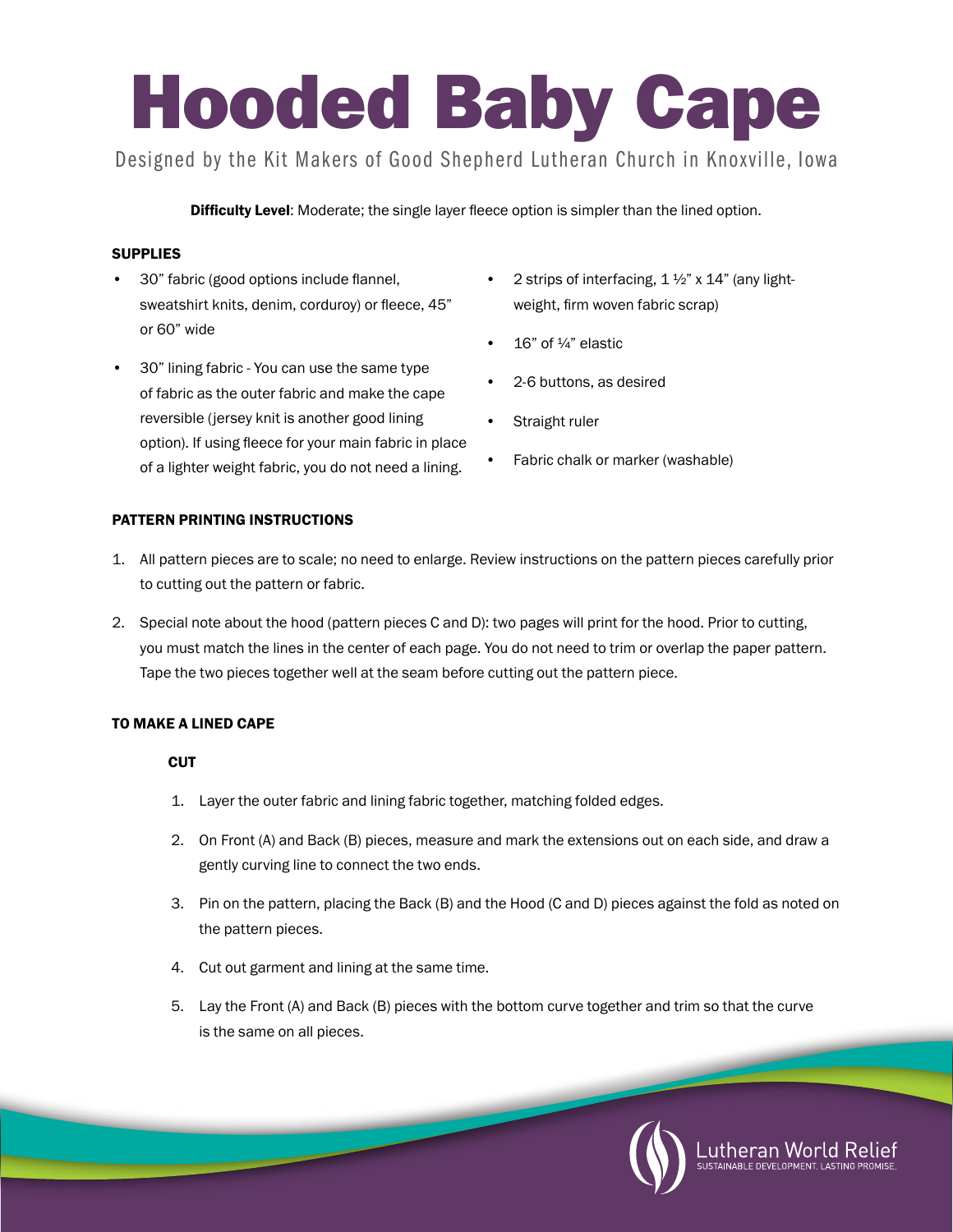#### TO MAKE A LINED CAPE

#### SEW HOOD

- 1. (Pattern pieces C and D) Pin outer fabric and lining fabric, right sides together, along front edge. Stitch, using 5/8" seam allowance. Trim seam, if using any heavy fabrics. Press seam open, then fold hood, wrong sides together, and repress front edge.
- 2. Place right sides of the outer fabric together and sew the center back seam. Repeat with the lining fabric.
- 3. Make a casing along the front edge by sewing  $\frac{1}{2}$  from the front seam. Thread the elastic through the casing. Sew across the ends of the casing, catching the elastic. Continue stitching across the neck edge of the hood, sewing the outer fabric and lining together.

#### SEW BODY

- 1. Stitch the interfacing to the lining along the front edge, where the buttons and buttonholes will go.
- 2. With right sides together, pin along angled edges and sew the Fronts (A) to the Back (B) of both the outer fabric and the lining. Press the seams.
- 3. Pin the Hood to the outer fabric along the neckline, matching the notches on the back. The front edge of the hood should come almost to the center front notch on the cape. Sew hood to cape.
- 4. Pin the lining to the outer fabric, right sides together. The hood will be encased inside the cape. Stitch around the entire perimeter of the cape, leaving about 6" unstitched somewhere on the bottom edge to allow you to turn the cape right side out.
- 5. Trim the seam notch along the bottom edge, clip the neckline edge, trim excess from corners, trim away some of the seam allowance if fabrics are bulky.
- 6. Pull the cape through the unstitched area. Poke out the corners; press the seam so the lining and outer fabric just meet at the edge of the garment. Pin the unstitched area and top-stitch as close to the folded edge as you feel comfortable sewing.
- 7. Based on the number of buttons you wish to use, space and mark buttonholes and buttons accordingly. If you chose to make the cape reversible, stitch buttons on both sides of the garment. Horizontal buttonholes are stronger and buttons will stay buttoned better.

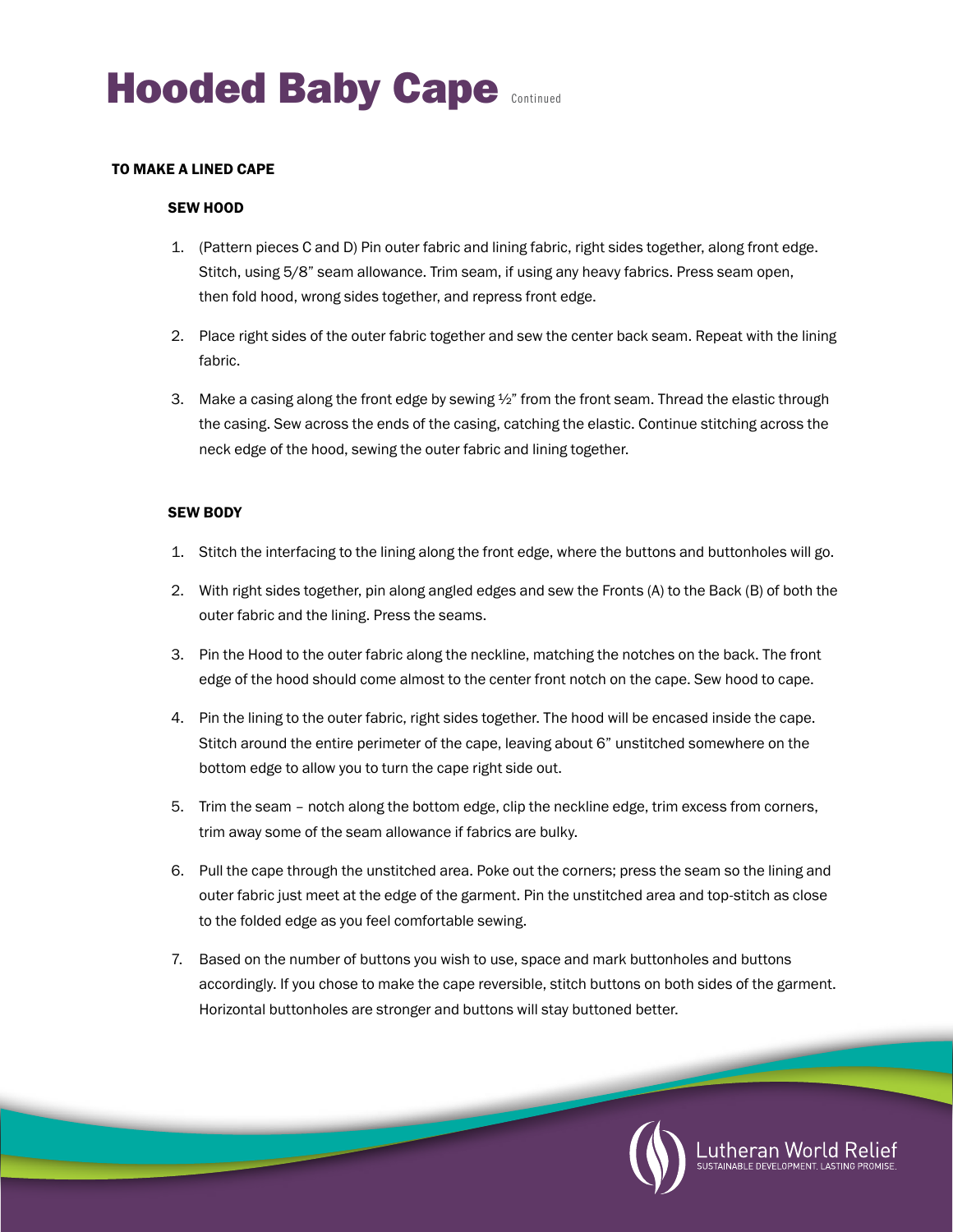# **Hooded Baby Cape Continued**

#### TO MAKE AN UNLINED (FLEECE) CAPE

#### **CUT**

- 1. On Front (A) and Back (B) pieces, measure and mark the extensions out on each side, and draw a gently curving line to connect the two ends.
- 2. Pin on the pattern, placing the Back (B) and the Hood (C and D) pieces against the fold as noted on the pattern pieces.
- 3. Cut out garment.
- 4. Lay the Front (A) and Back (B) pieces with the bottom curve together and trim so that the curve is the same on all pieces.

\*Note: Fleece does not ravel, so it is not necessary to turn under raw edges or finish seams as you construct the garment.

#### SEW HOOD

1. (Pattern pieces C and D) Fold front edge under  $5/8$ " and pin. Sew  $\frac{1}{2}$ " from folded edge to form casing. Place right sides together, and pin and sew center back seam. Insert elastic in casing. Sew across ends of casing to secure elastic.

#### SEW BODY

- 1. Sew interfacing to the wrong side of the front, along edge where button holes and buttons will go.
- 2. Sew Fronts (A) to Back (B) piece at angled edges, right sides together.
- 3. Pin hood to neckline of body, matching back notches, and having the front of the hood close to the center front notches. Sew hood to cape.
- 4. Fold the front facing back  $1\frac{1}{2}$ , right sides together. Pin along neck edge, and stitch from front edge to neckline stitching from step 3. Trim the front corner, and turn. You may trim the neckline seam allowance of the cape and then stitch the hood seam allowance down, over the trimmed cape seam allowance. This will make the neckline smoother.
- 5. You may hem the bottom edge of the cape by turning  $\frac{1}{2}$  to the inside and top stitching, but it is not necessary. This is a good place to use a zigzag or other stretchy stitch, as the fleece will stretch as the garment is being worn.
- 6. Based on the number of buttons you wish to use, space and mark buttonholes and buttons accordingly. Horizontal buttonholes are stronger and buttons will stay buttoned better.

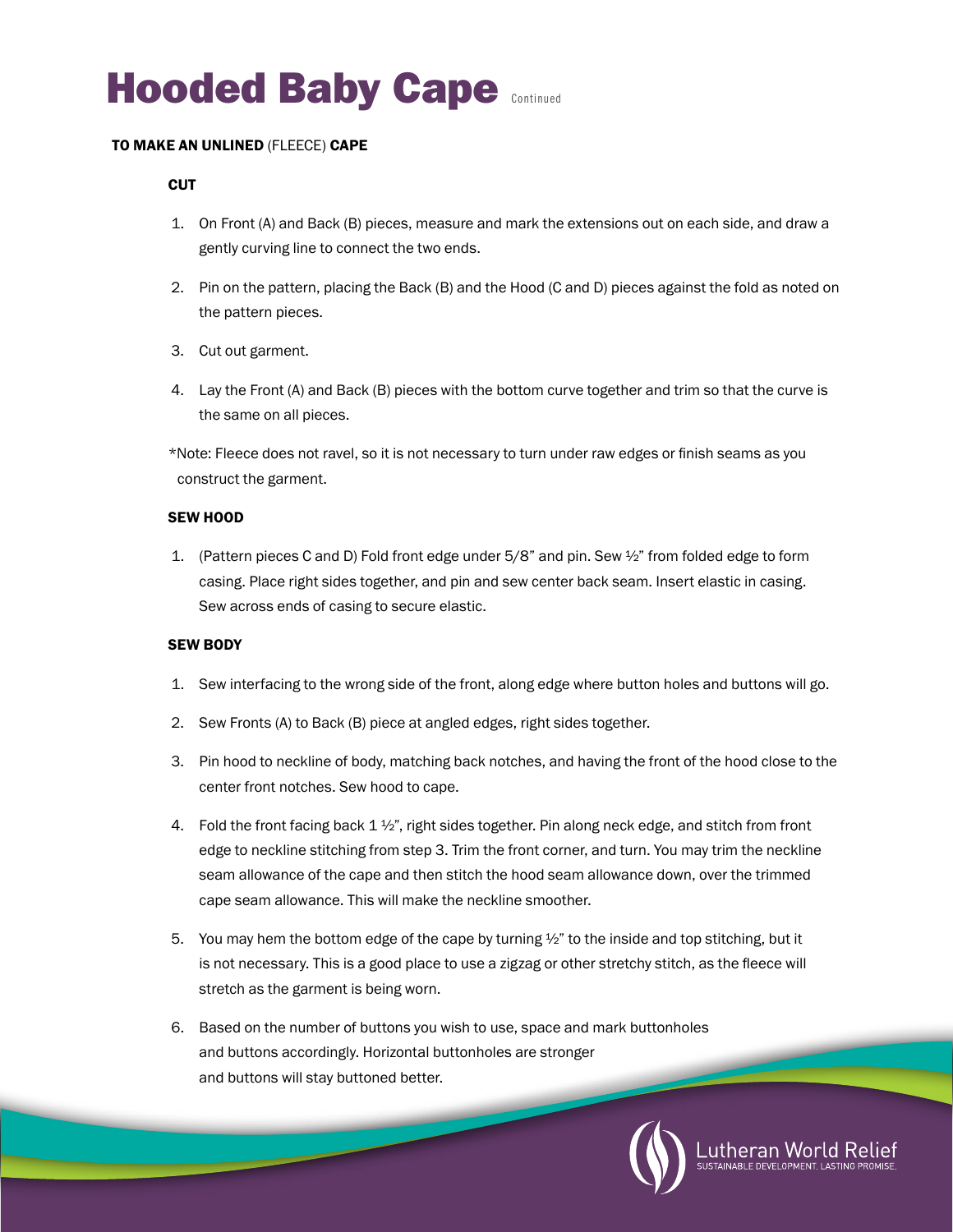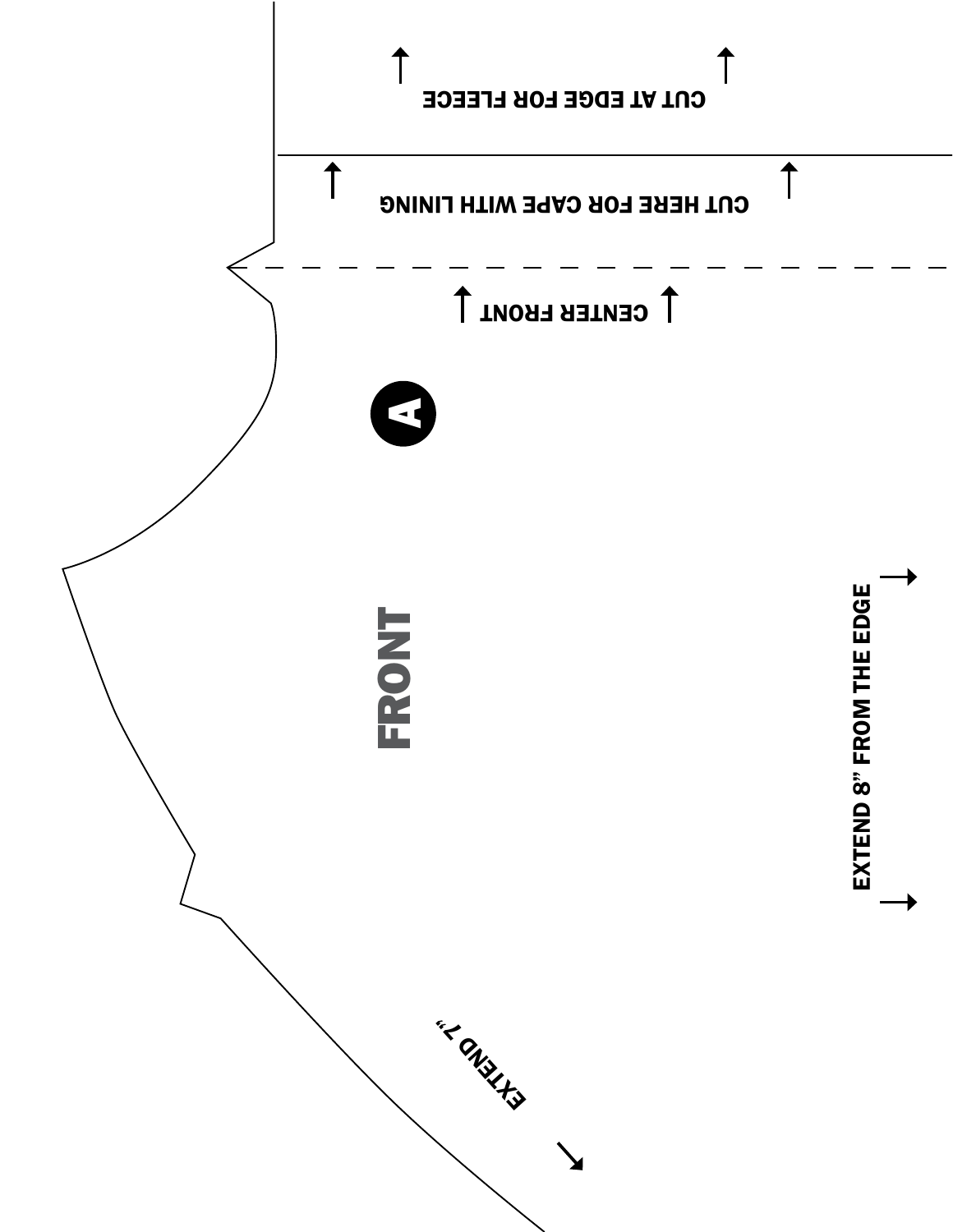

BACK

EXTEND 5  $\frac{1}{2}$ "

PLACE AGAINST FOLD

PLACE AGAINST FOLD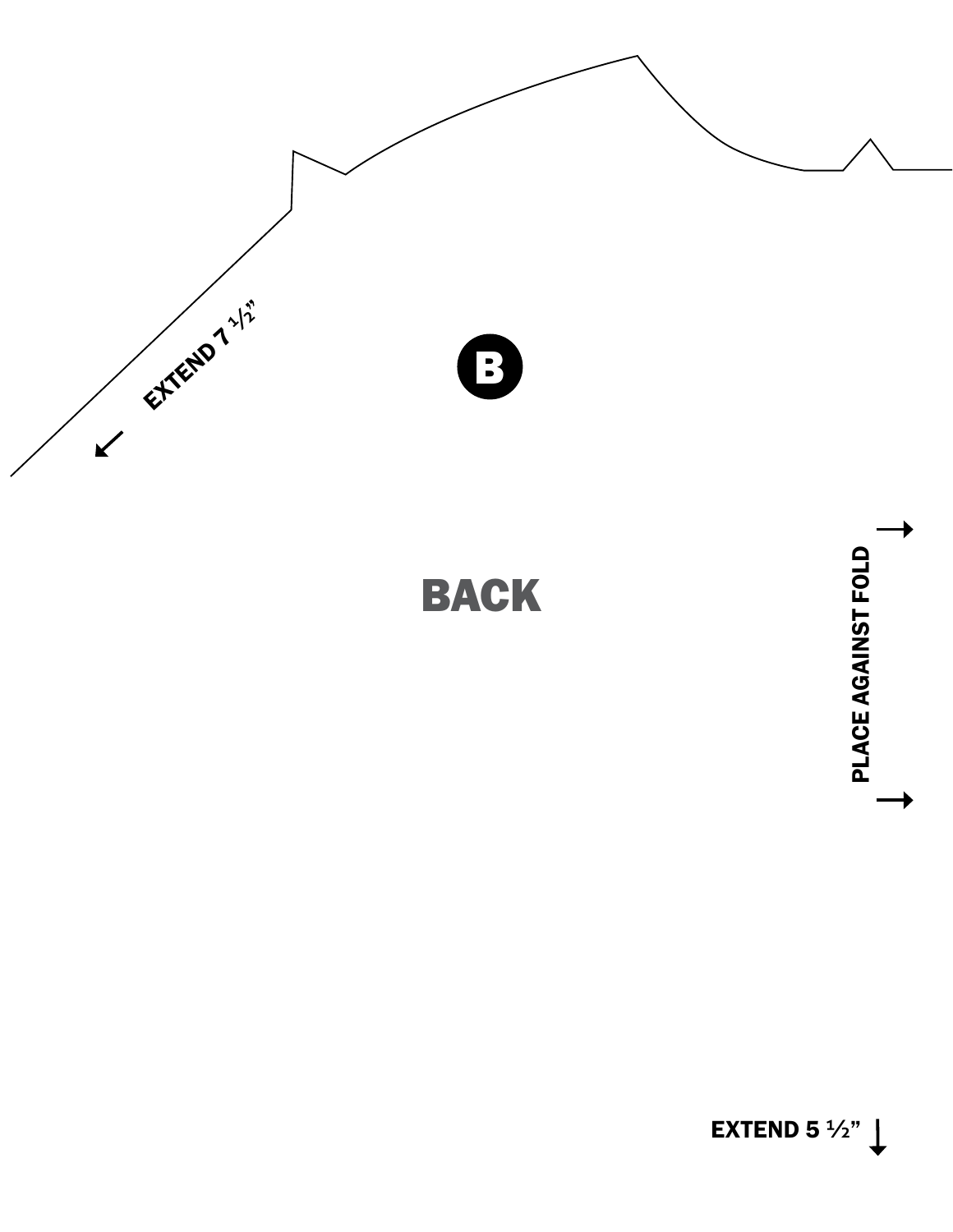

(FRONT)